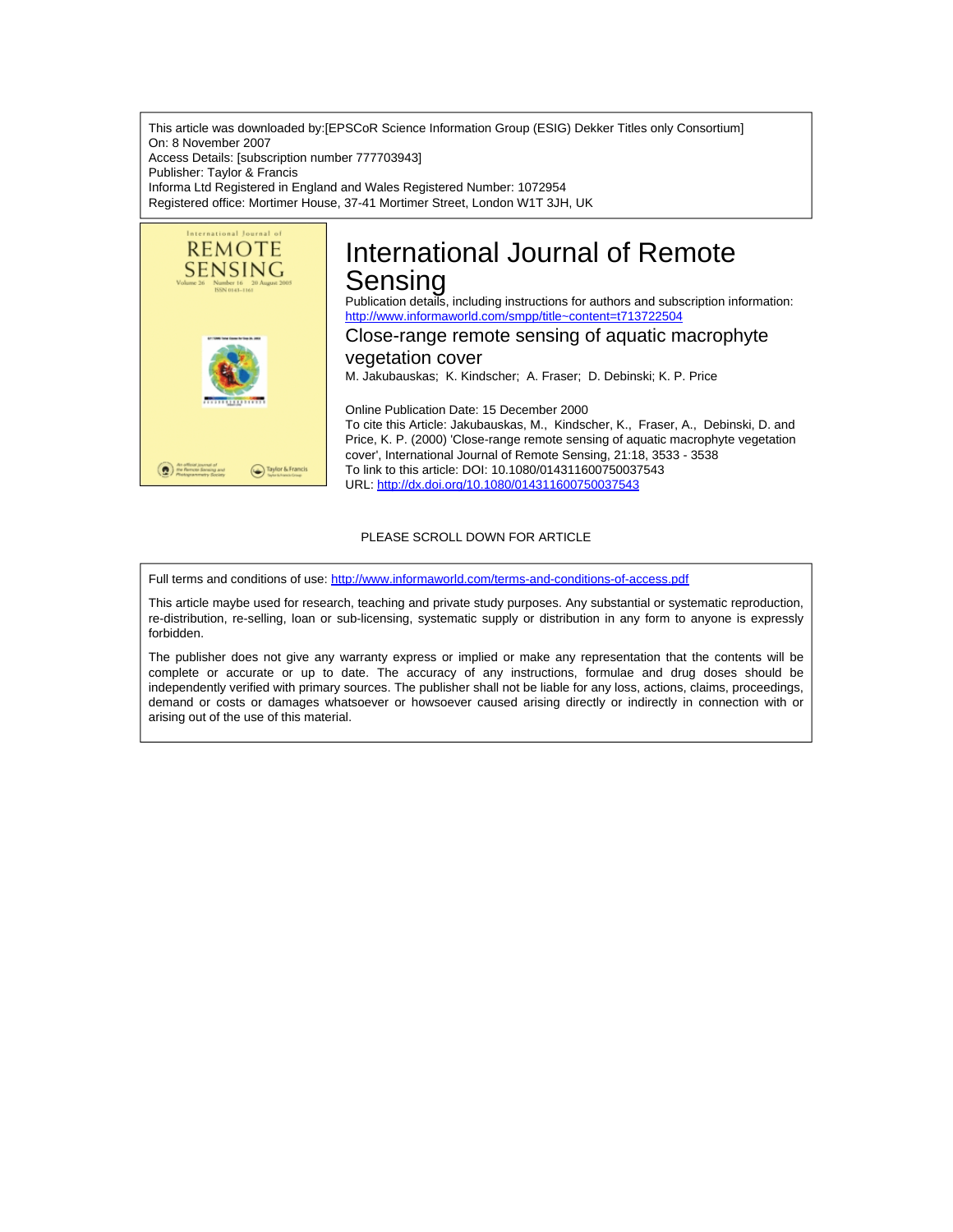

## **Close-range remote sensing of aquatic macrophyte vegetation cover**

M. JAKUBAUSKAS†\*, K. KINDSCHER‡, A. FRASER‡, D. DEBINSKI§ and K. P. PRICE†

†Kansas Applied Remote Sensing (KARS) Program, 2291 Irving Hill Road, University of Kansas, Lawrence, Kansas 66045-2969 , USA ‡Kansas Biological Survey, 2401 Constant Ave, University of Kansas, Lawrence, Kansas 66045-2969 , USA §Department of Animal Ecology, 124 Science II, Iowa State University, Ames, Iowa 50011, USA

(*Received 30 September 1998; in nal form 27 March 2000*)

**Abstract.** This study used ground-based hyperspectral radiometry to examine variations in visible and near-infrared spectral reflectance of spatterdock (*Nuphar polysepalum* Engelm.) as a function of vegetation cover. Sites were sampled in Swan Lake in Grand Teton National Park, Wyoming, using a 512-band spectro radiometer to measure reflectance over the range  $326.5-1055.3$  nm (visible-nearinfrared) and simultaneous estimates of spatterdock cover. Linear correlations between spatterdock cover and spectral reflectance were statistically significant at the 0.05 significance level in two specific ranges of the spectrum:  $518-607$  nm; and 697–900 nm. Predictability of spatterdock cover using spectral variables was best using an NDVI transformation of the data in a non-linear equation  $(r^2 = 0.95)$ .

#### **1. Introduction**

Spatterdock (*Nuphar polysepalum* Engelm.), also known as yellow pond lily or cow lily, is the only species of waterlily native to the western United States. The plant is an emergent aquatic macrophyte, occurring in water depths of up to three meters in ponds, lakes, and oxbows. Spatterdock is characterized by large (10–40 cm) ovate, waxy leaves that float on the water surface, and large distinctive yellow to red-tinged blossoms. Emergent aquatic macrophytes such as spatterdock are import ant components of pond ecosystems, providing shade cover and maintaining cooler water temperatures for fish and other aquatic organisms. As spatterdock requires high water quality, poor or declining spatterdock cover may therefore provide an indicator of water quality status and change. *In situ* sampling of emergent wetland vegetation such as spatterdock presents numerous challenges, including access to and accurate location of sampling plots. While aerial photography and satellite remotely sensed imagery have been used to monitor seasonal and yearly changes in the extent of aquatic macrophytes (Jensen *et al*. 1993, Jensen 1992, Nohara 1991, Welch *et al*. 1988), few studies have attempted to address quantitative estimation of cover based on spectral reflectance. Our intent is to quantify relationships between

<sup>\*</sup>e-mail: mjakub@eagle.cc.ukans.edu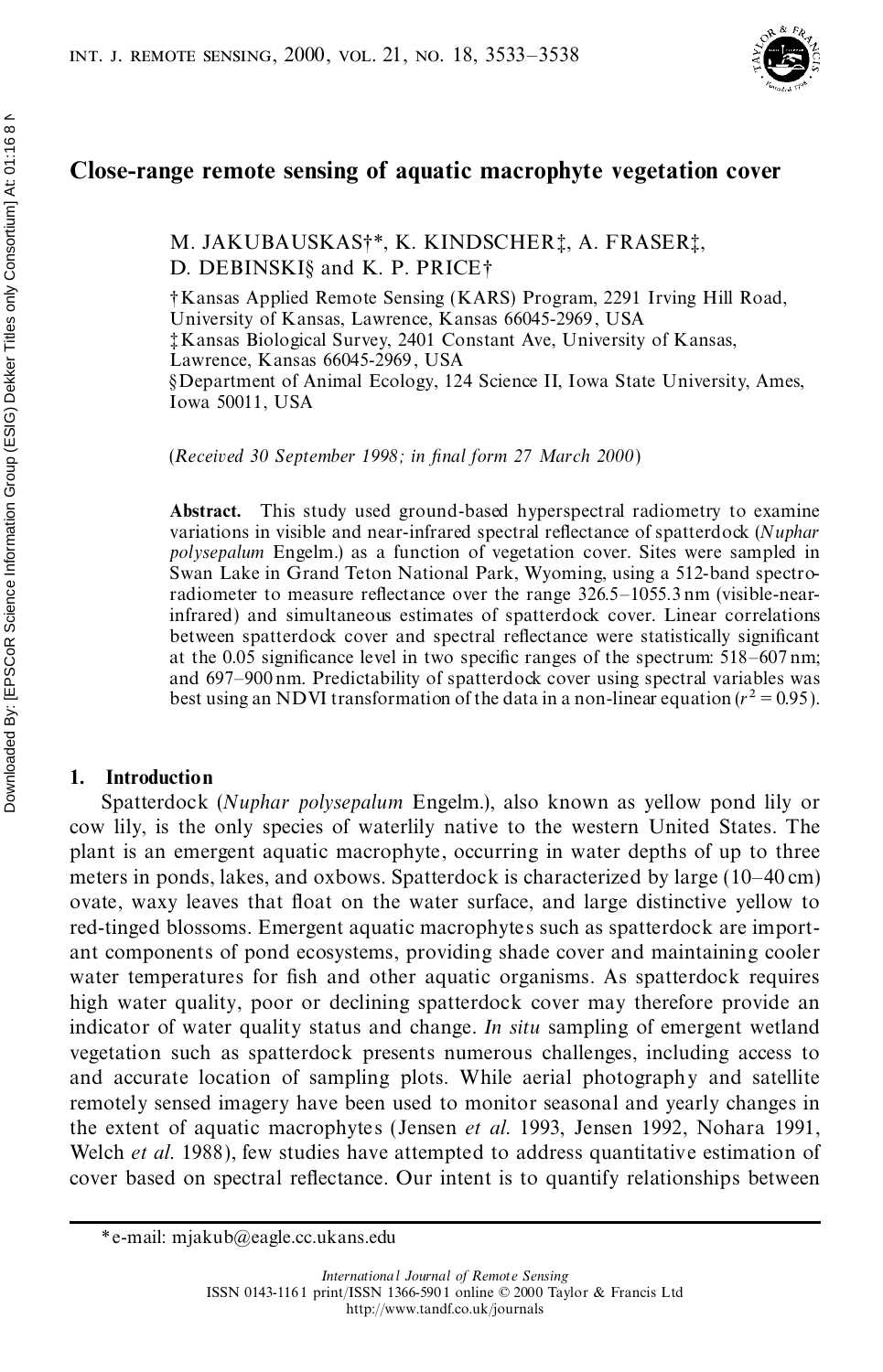spectral reflectance and spatterdock cover, with the eventual goal of developing a methodology for indirect estimation of spatterdock cover using multispectral remotely sensed imagery.

Within the Greater Yellowstone Ecosystem, spatterdock is generally found in small (usually  $\langle 20 \text{ ha} \rangle$ , relatively shallow ponds formed in glacial moraine deposits at the end of the Pleistocene glaciation. Of the wetland vegetation communities that occur in the park, spatterdock occurs in the deepest water, before open water begins, and is commonly ringed by shallow-water wetland vegetation communities, including bulrush (*Scirpus acutus* Muhl.), common spikerush (*Eleocharis palustris* {L.} R.&S.), or beaked sedge (*Carex rostrata* Stokes). Other wetland vegetation communities within the Yellowstone region include willow (*Salix wolfii*, *Salix boothii*, *Salix planifolia*), sedge meadows (dominated by *Carex rostrata*), bulrushes (*Scirpus acutus*) and common spikerush (*Eleocharis palustris*) (Kindscher *et al*. 1998 ).

#### **2. Methods**

Field sampling was performed in Grand Teton National Park, Wyoming, at multiple sites on Swan Lake, a shallow pond with an approximate area of 20 ha. Fifteen plots, representing a range of spatterdock cover from 0–100% were sampled on 30 July 1998 between 1145 and 1215 hrs MDT. Readings were taken using an Analytical Spectral Devices (ASD) Personal Spectroradiometer II, recording 512 discrete spectral bands over the range 326.5–1055.3 nm (visible to near-infrared), with an instantaneous-field-of-view (IFOV) of 0.47 radian. Nadir view measurements for each  $1 \text{ m} \times 1 \text{ m}$  quadrat were made with the sensor head at 2 m above the water surface. Ten spectroradiometer scans per quadrat were acquired and internally aver aged by the ASD system. Spectral measurements were converted to reflectance by dividing them by white reference scans of a Spectralon standard white reference panel immediately prior to taking spectral measurements. Cloud cover was variable during sampling, necessitating calibration before each spectral reading for each quadrat. Visual estimates of percentage spatterdock cover were made at the time of each spectral measurement. A Normalized Difference Vegetation Index (NDVI) was calculated using spectral reflectance values at  $660 \text{ nm}$  (red reflectance) and  $830 \text{ nm}$ (near-infrared reflectance) and the equation  $(NIR – Red)/(NIR + Red)$ . For this study, data from wavelengths shorter than 400.33 nm and longer than 900.56 nm were not used due to noise in the reflectance signal. Correlations between spatterdock percent cover and spectral reflectance data were calculated using a significance level of  $\alpha$  = 0.05.

#### **3. Results and discussion**

Spectral reflectance curves for high  $(78\%, 88\%, \text{ and } 100\%)$  cover values by spatterdock form a classic vegetation spectral response curve, with high reflectance in wavelengths greater than 750 nm and strong absorption in 400–500 nm (blue reflectance) and  $600-700$  nm (red reflectance) (figure 1). As the percentage cover by spatterdock decreases, exposing progressively more water area to the sensor, reflectance rapidly decreases in the 700–900 nm range, eventually producing a nearly flat reflectance curve for  $0\%$  plant cover (100% water area). The reflectance curve for  $100\%$  water cover does not fall to zero reflectance in any band, however, due to residual bottom and volume reflectance (Goodin *et al.* 1993, Han and Rundquist 1994). Decreases in spectral reflectance of lesser magnitude occur in the  $525-575$  nm range of the spectrum with decreasing plant cover.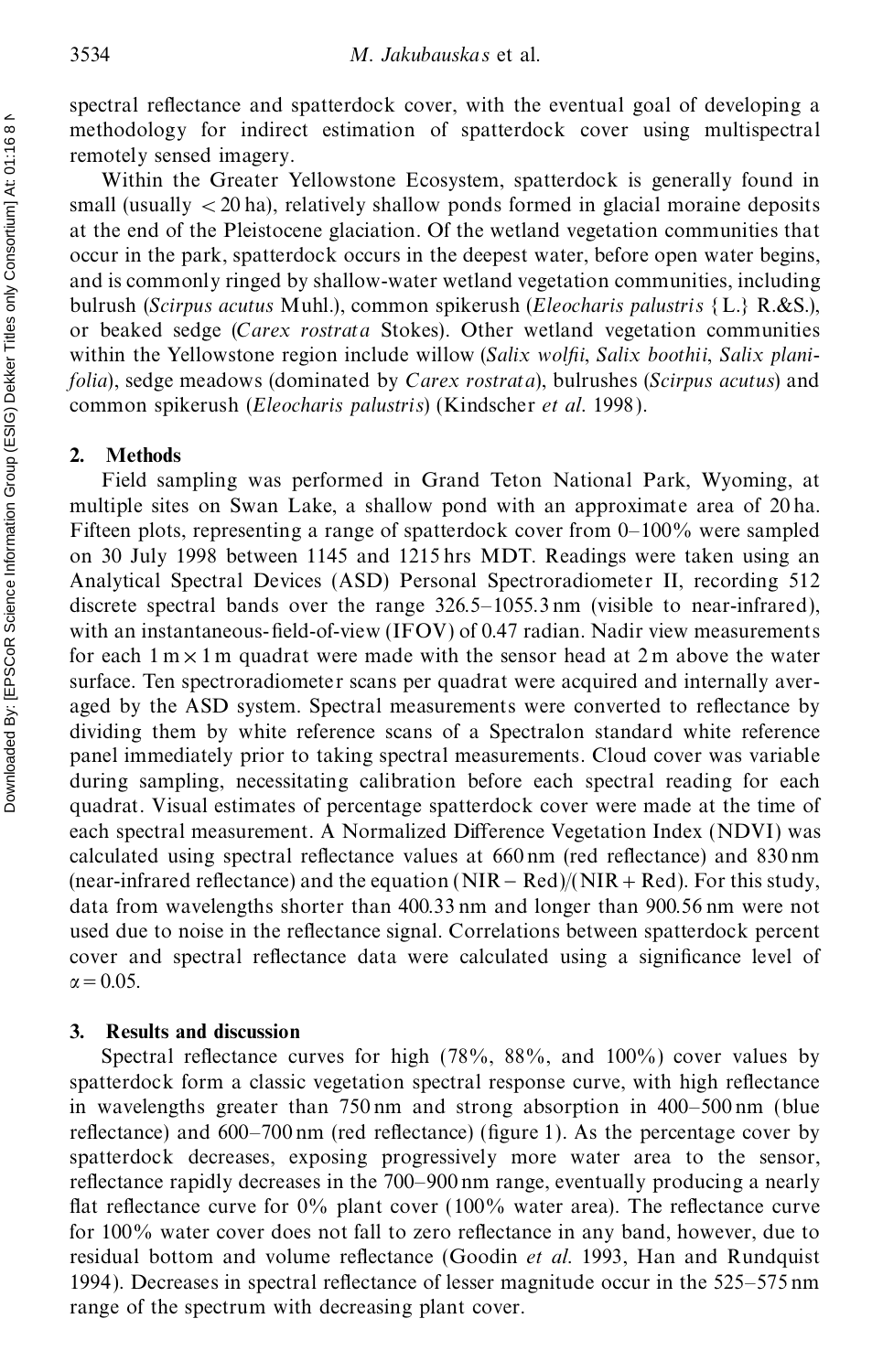

Figure 1. Spectral reflectance curves over the range of 400–900 nm for spatterdock cover ranging from  $0-100\%$ .

Correlation coefficients were plotted as a function of wavelength (figure 2). Linear correlations between spatterdock cover and spectral reflectance were statistically significant in two specific ranges of the spectrum:  $518-607$  nm; and  $697-900$  nm. Highest correlations occurred at  $546 - 559$  nm  $(r = 0.88)$  and  $718 - 725$  nm  $(r = 0.94)$ . The linear correlation between spatterdock cover and NDVI was significant  $(r=0.94)$ . While the relationship between green reflectance (560 nm) and cover can be captured in a linear function (figure 3), scatterplots of near-infrared reflectance (830 nm) indicate that the relationship is best represented as an exponential function  $(r^2 = 0.91)$  (figure 4). Similarly, the relationship between NDVI and cover is best



Figure 2. Correlation coefficients ( $\alpha$ =0.05) between spectral reflectance and percent cover, plotted as a function of wavelength. Critical value for *r* (0.514) is indicated by the dashed line.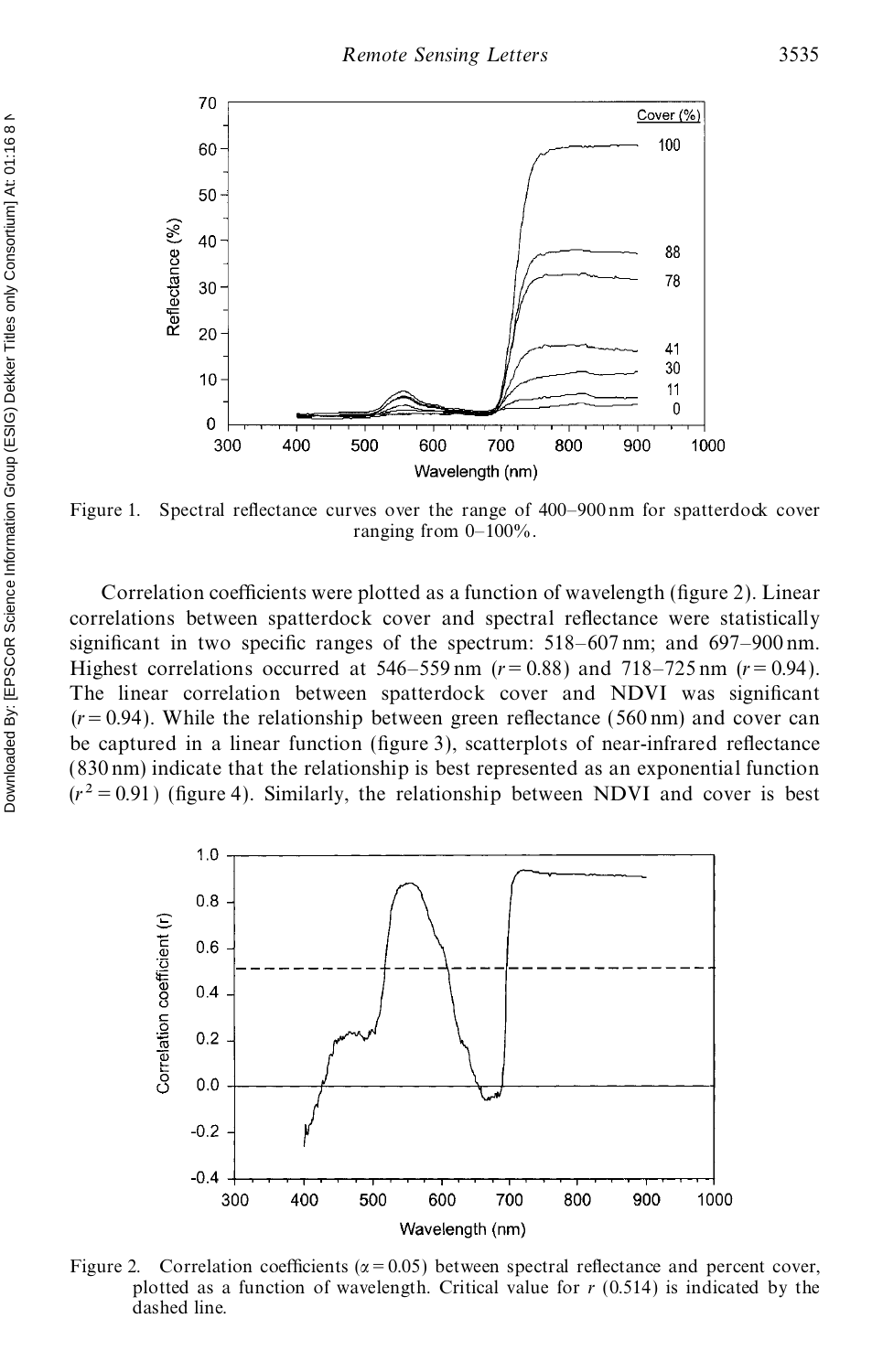

Figure 3. Linear relationship between green reflectance  $(560 \text{ nm})$  and spatterdock cover  $(r^2 = 0.87)$ .



Figure 4. Exponential relationship between near-infrared reflectance  $(830 \text{ nm})$  and spatterdock cover  $(r^2 = 0.91)$ .

represented by a quadratic function, indicating increasing NDVI values with increasing cover by spatterdock  $(r^2 = 0.95)$  (figure 5). Results from the close range hyperspectral radiometry suggest that the percentage cover by spatterdock can be predicted using a single narrow band of spectral reflectance in the green or near-infrared ranges of the spectrum. Predictability increases slightly using an NDVI transformation of the data in a nonlinear equation.

Extending these results to satellite data may result in weaker statistical relationships, given the broader bandwidths of multi-spectral sensors carried on current earth-observing satellites (SPOT, Landsat, and Indian IRS). Statistical relationships between spatterdock cover and green reflectance measured by satellite sensors will be affected to a greater degree than relationships with the near-infrared bands. The wide green reflectance bandwidths of the three satellite-based systems capable of resolving spatterdock occurence (SPOT XS, 500–590 nm, Landsat Thematic Mapper, 520–600 nm, and Indian IRS LISS-III, 520–590 nm) incorporate ranges of the green spectrum in which correlations between spectral reflectance and cover were low to nonsignificant (figure 2). In the near-infrared, however, given the high correlations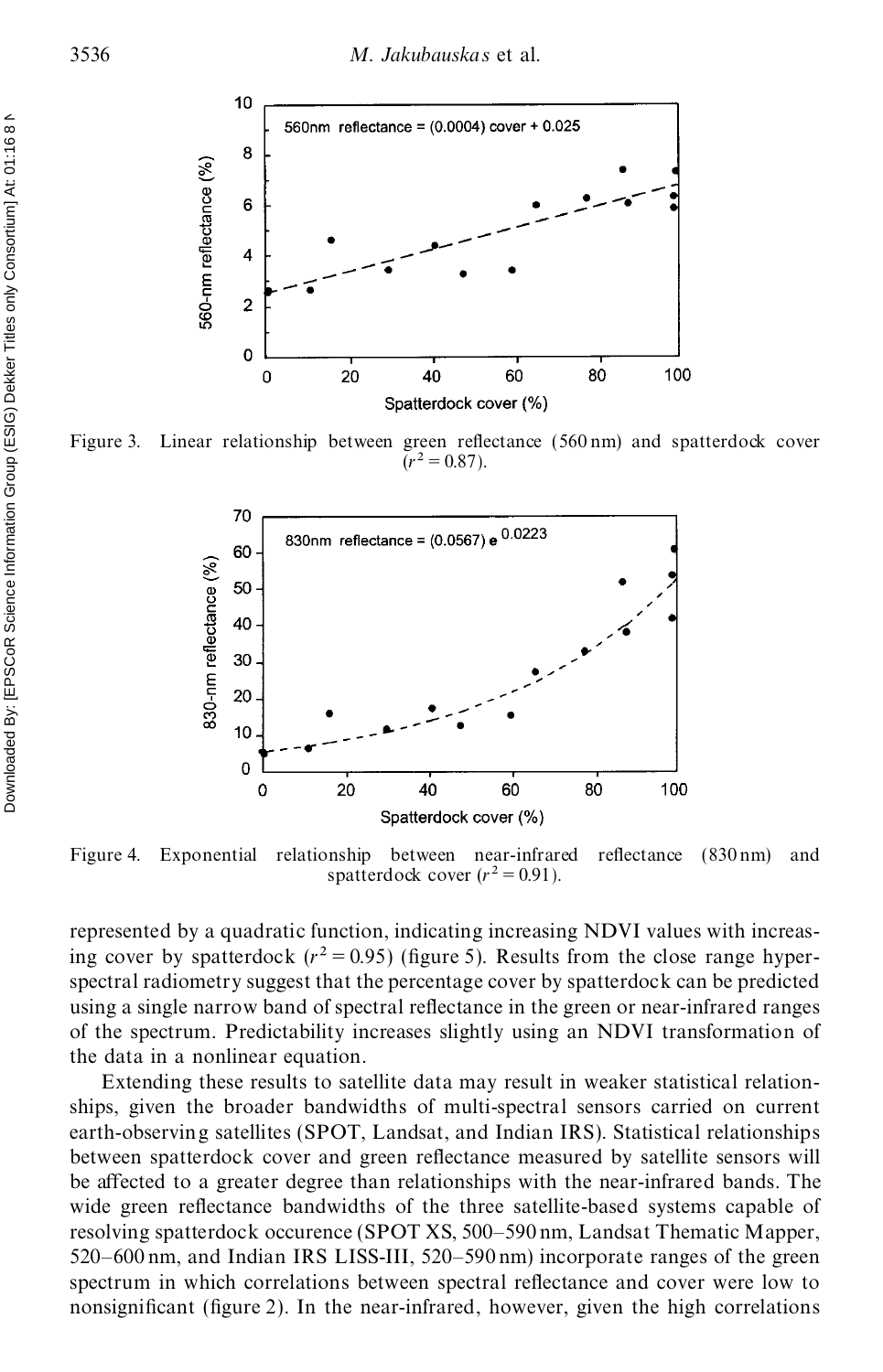

Figure 5. Quadratic relationship between the Normalized Difference Vegetation Index (NDVI) computed using reflectance values at  $660 \text{ nm}$  and  $830 \text{ nm}$  and spatterdock cover  $(r^2 = 0.95)$ .

between cover and all near-infrared bands (figure 2), this should not present a problem for the three satellite sensors cited (SPOT XS, 790–890 nm; Landsat Thematic Mapper, 760–900 nm; and the Indian IRS LISS-III, 770–860 nm). Spatial resolution differences between systems, however, should pose less of a problem, as the relationship between spatterdock leaves and spatial resolution in this study fits the definition of the *L*-resolution scene model (Strahler *et al.* 1986), where the scene elements (the spatterdock leaves) are smaller than the area over which spectral reflectance is recorded by the spectroradiometer. Therefore, statistical relationships between spatterdock cover and spectral reflectance recorded by lower spatial resolution sensors (e.g. satellite imagery) and also fitting the definition of an *L*-resolution model, should be similar to values measured in this study.

#### **Acknowledgments**

Funding for this research was provided in part by the United States Environmental Protection Agency, National Center for Environmental Research and Quality Assurance (NCERQA). Although the research described in this article has been funded in part by the EPA, it has not been subjected to the Agency's peer review and therefore does not necessarily reflect the views of the Agency, and no official endorsement should be inferred. Hillary Loring assisted with field sampling of spatterdock cover. Permission to conduct research in Grand Teton National Park was provided by Dr Robert Schiller. This is Journal Paper No. J-18076 of the Iowa Agriculture and Home Economics Experiment Station, Ames, Iowa, Project 3377, and supported by Hatch and State of Iowa funds.

#### **References**

- GOODIN, D., HAN, L., FRASER, R. N., RUNDQUIST, D. C., and STEBBINS, W. A., 1993, Analysis of suspended solids in water using remotely sensed high resolution derivative spectra. *Photogrammetric Engineering and Remote Sensing*, **59**, 505–510.
- HAN, L., and RUNDQUIST, D. C., 1994, The response of both surface reflectance and the underwater light field to various levels of suspended sediments: Preliminary results. *Photogrammetric Engineering and Remote Sensing*, **60**, 1463–1471.